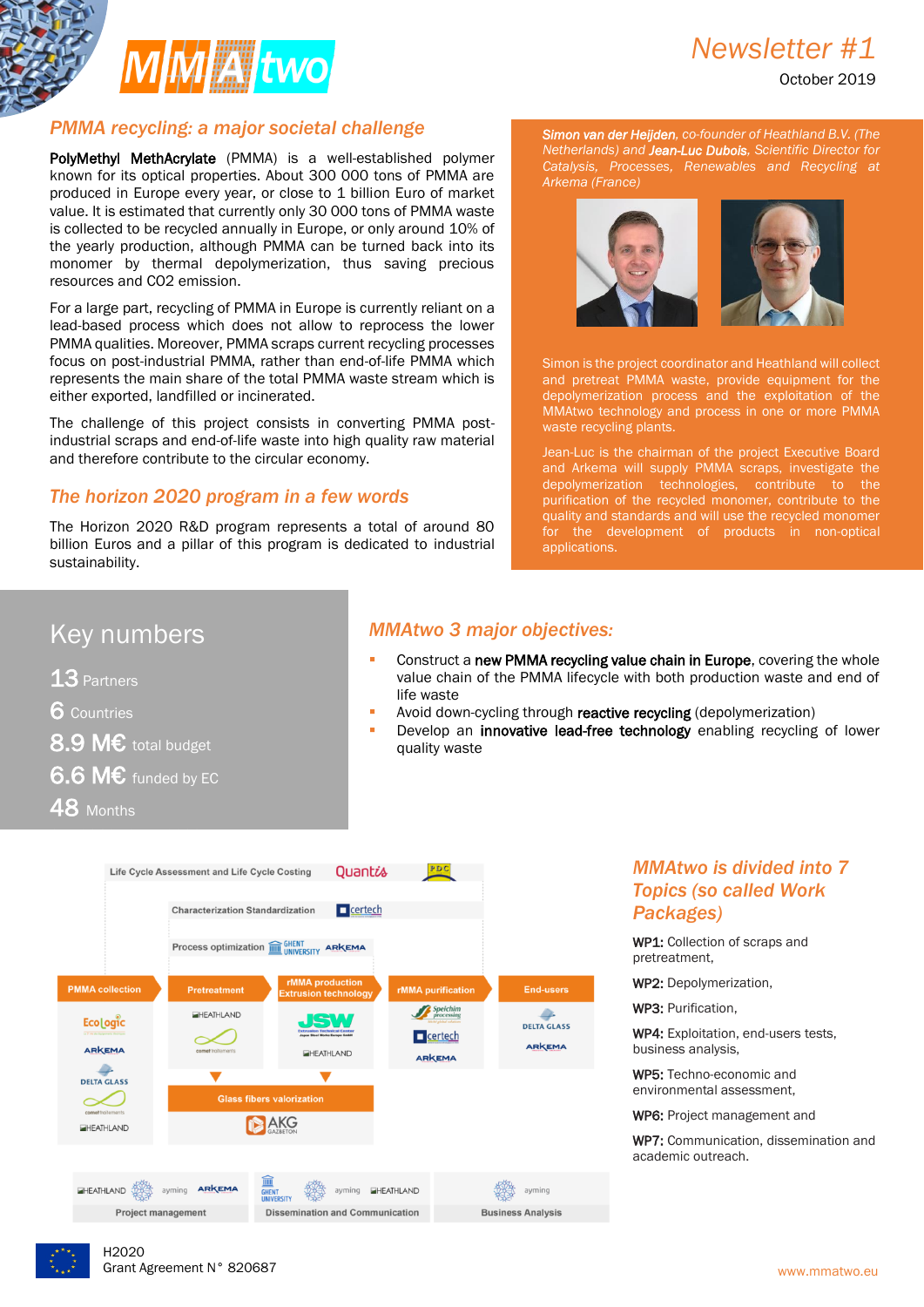

*Newsletter #1*

October 2019









Signage Decorative Decorative Vehicles LCD-flat screens

PMMA Applications



Construction **Furnitures** 



Displays





Advertisement Future: Composite

### *The project expected impacts include*

- **Increase waste collection (particularly end-of-life PMMA waste) by** boosting public and professionals' awareness of PMMA recyclability;
- Full recycling of PMMA inside Europe including co-products;
- High-end products (high optical properties);
- Reduce energy consumption and CO2 emissions compared to virgin monomer supported by preliminary lifecycle analysis;
- **Positive economic business model;**
- Positive impact on people through supporting recycling technology;
- **Gaining of (academic) knowledge.**



*Advisory Board meeting, COMET Traitements guided tour*



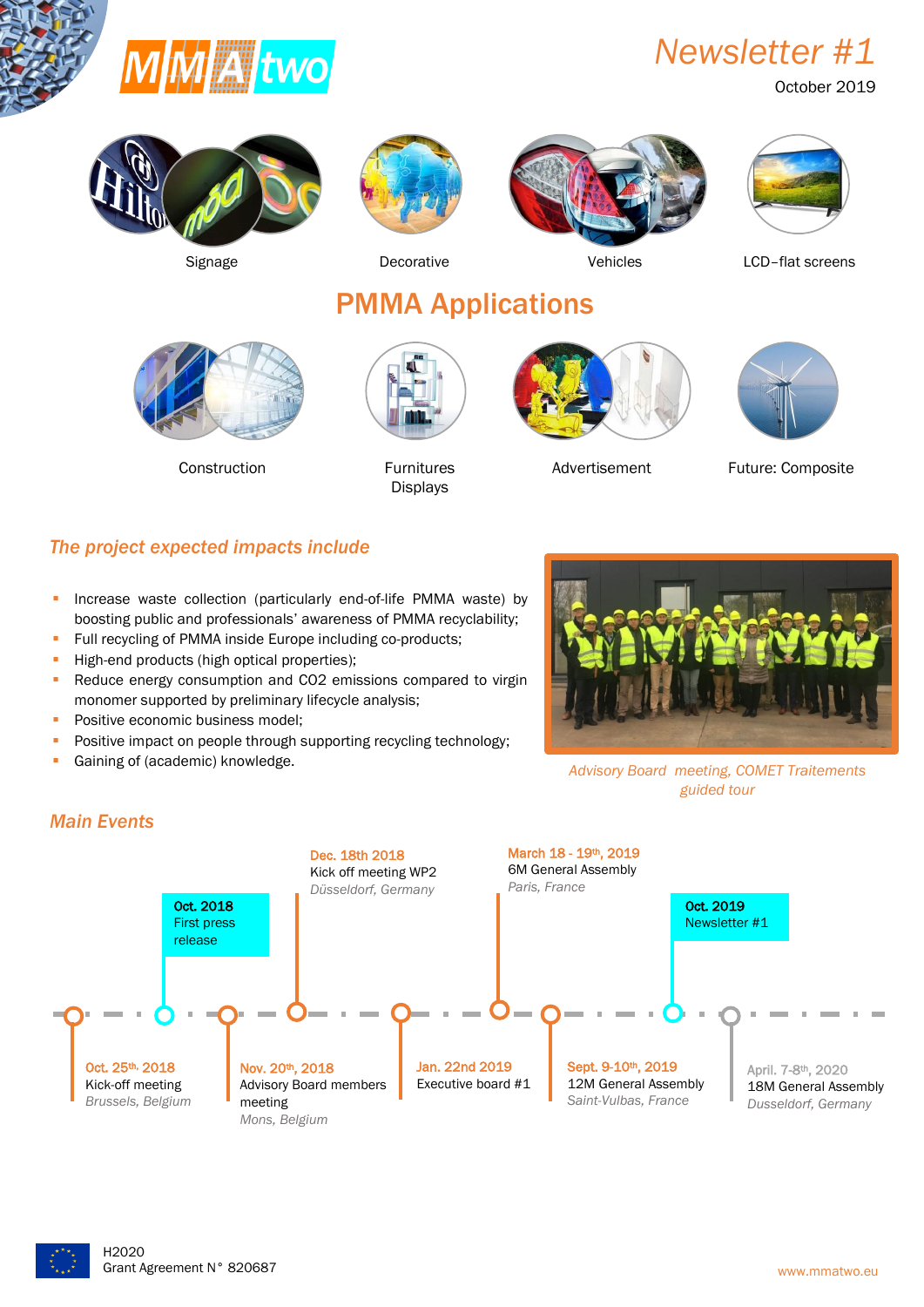

*Newsletter #1*

October 2019

### *Main results achieved so far*

WP1: Heathland, Comet and Ecologic identified and collected PMMA production waste and PMMA end-of-life waste. Heathland has started the implementation of the RecyclePMMA–platform.

WP2: Arkema performed benchmark trials for depolymerisation. UGent developed a modeling tool for reactive depolymerisation. JSW Europe modified the existing twin-screw extruder.

WP3: Speichim started purification trials of MMA. Certech carried out emissions and odors analysis on rMMA samples.

WP4: Trials with separated fibers and the rMMA, respectively performed by AKG Gazbeton and Delta Glass, look promising.

WP5: Together with Arkema's benchmarking, Quantis analysis and Heathland business model resulted in the first version of LCA. PDC analysed MMA purification processes.

WP6: Management took place through Ayming's platform.







*PMMA cast sheet from <b>rMMA*  $\bullet$  **DELTA GLASS** 



*Chemistry-odour correlation using thermal desorptiongas chromatography-mass spectrometry/expert panel sniffing*



#### *Preliminary results regarding the Carbon Foortprint*

Compared to virgin production:

ī

- -69% versus C4 route
- -66% versus C3 route (CEFIC 2013)

showing a large potential for PMMA depolymerization

### *We were there*

•Recyclers' Forum, December 2018, Hong Kong, China

- •2019 HARMONI Summit, January 2019, Brussels, Belgium
- •Argus Petrochemical Markets, February 2019, Frankfurt, Germany
- •Material District, March 2019, Rotterdam, Netherlands
- •EuPC chemical recycling symposium 2019, June 2019, Brussels, Belgium
- Plastics Recycling Technology 2019, June 2019, Düsseldorf, Germany
- •Emissions and Odours from Materials 2019, Oct 2019, Brussels, Belgium
- •K Fair 2019, Oct 2019, Düsseldorf, Germany